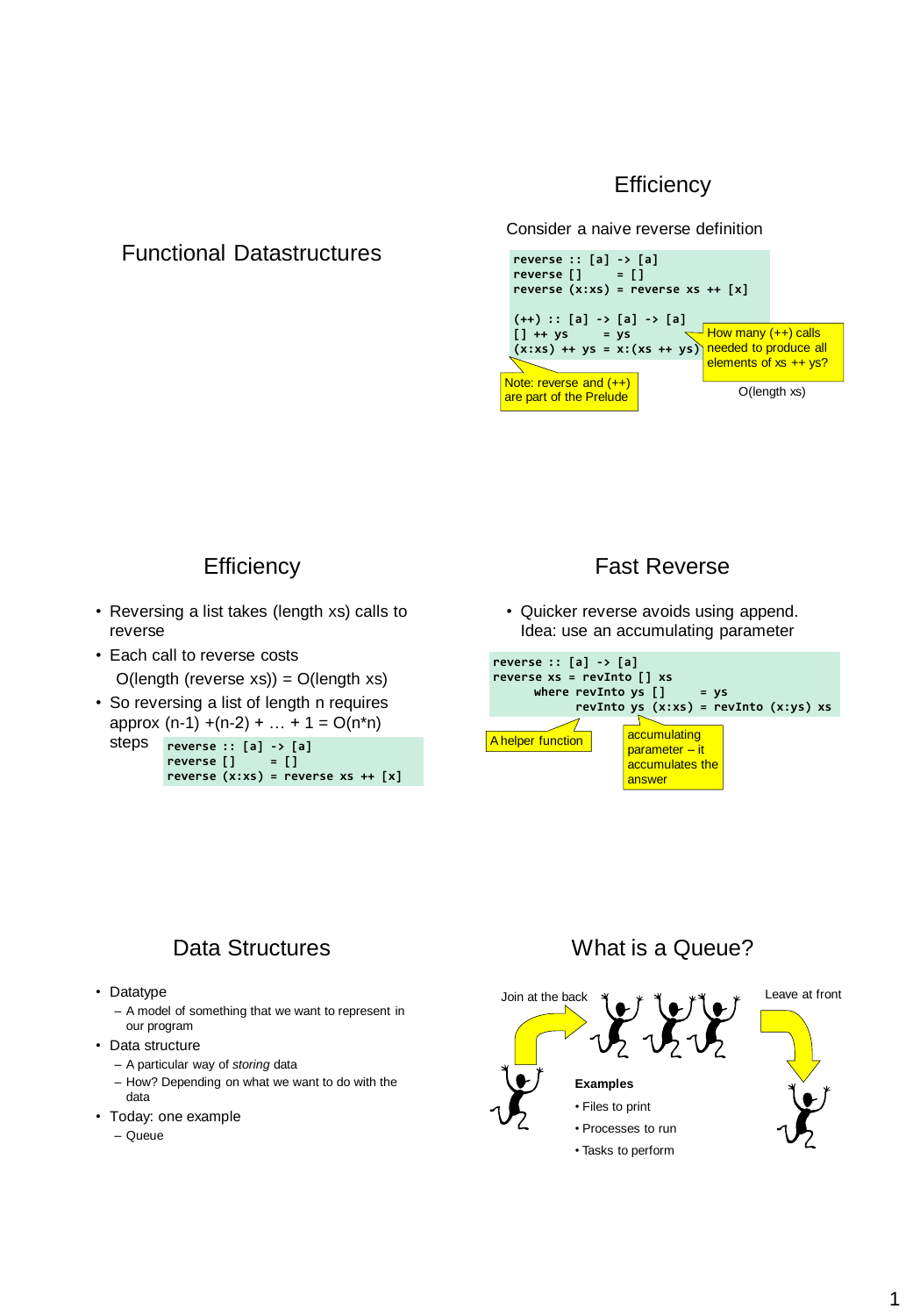### What is a Queue?

A *queue* contains a sequence of values. We can add elements at the back, and remove elements from the front.

We'll implement the following operations:

| empty | ∷Qa                            | -- an empty queue               |
|-------|--------------------------------|---------------------------------|
| add   | $\therefore$ a -> Q a -> Q a   | -- add element at back          |
|       | remove $\therefore$ Q a -> Q a | -- remove an element from front |
|       | front $\therefore$ Q a -> a    | -- inspect the front element    |
|       | is Empty :: $Q$ a -> Bool      | -- check if the queue is empty  |

#### First Try

**data**  $Q$   $a = Q$  [a] **deriving** (Eq, Show)

 $empty = Q \vert$ add x  $(Q \, xs)$  =  $Q \, (xs++[x])$ remove  $(Q (x:xs)) = Q xs$ front  $(Q (x:xs)) = x$  $isEmpty(Q xs)$  = null xs

### Works, but slow

add  $x (Q xs) = Q (xs++[x])$  $\begin{bmatrix} 1 & ++ys = ys \end{bmatrix}$  $(x:xs)$  ++ ys = x :  $(xs++ys)$ As many recursive calls as there are elements in xs

Add 1, add 2, add 3, add 4, add 5… Time is the *square* of the number of additions

### A Module

- Implement the result in a *module*
- Use as specification
- Hides the internals (representation)
- Allows the re-use
	- By other programmers
	- Of the same names

### SlowQueue Module

**module** SlowQueue **where**

**data** Q a = Q [a] **deriving** (Eq, Show)

empty  $= Q []$ <br>add x  $(Q x s) = Q (x)$  $= Q (x s++[x])$ remove  $(Q (x:xs)) = Q xs$ front  $(Q (x:xs)) = x$  $isEmpty(Q xs) = null xs$ 

# New Idea: Store the Front and Back Separately

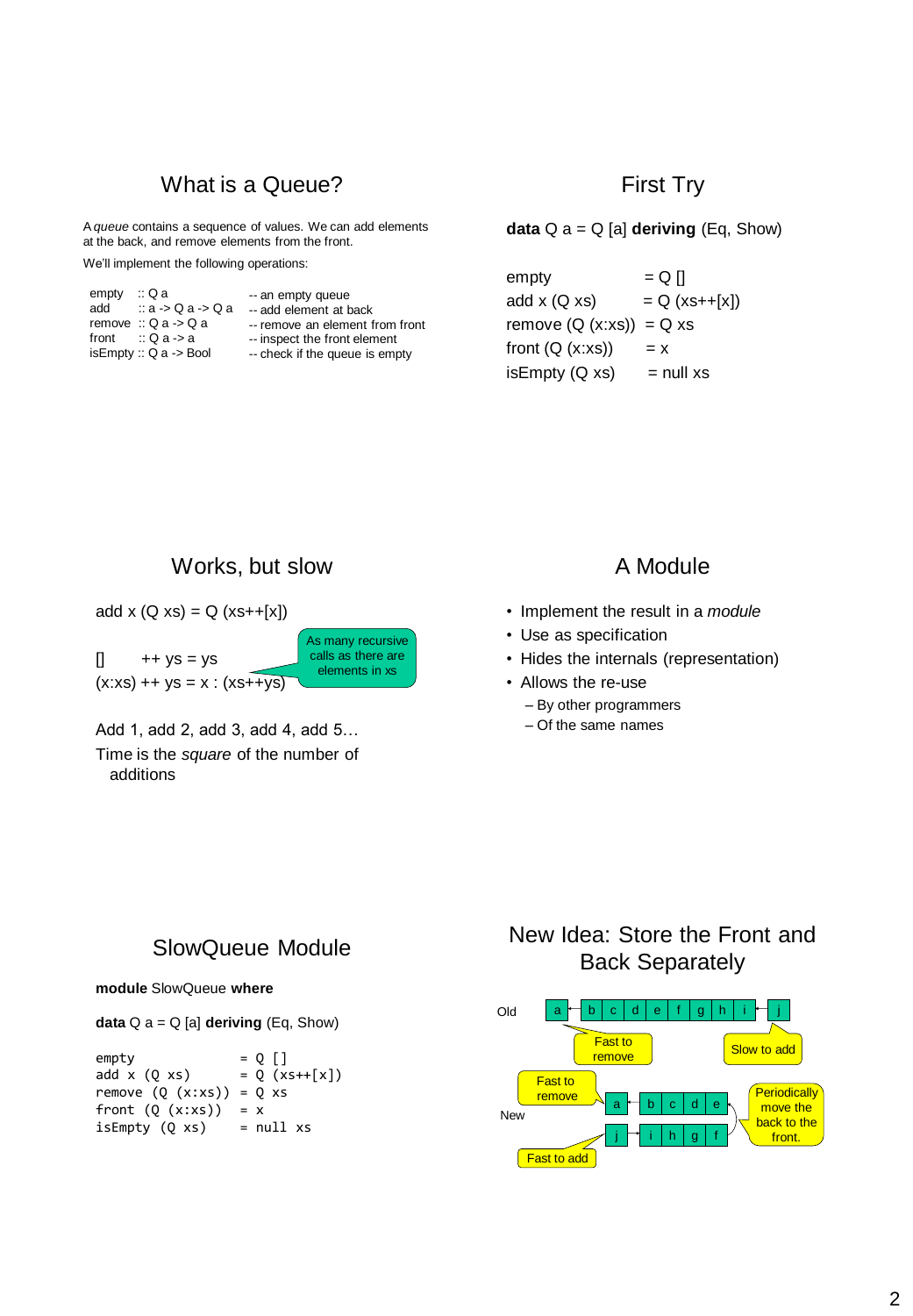## Smart Datatype

**data** Q a = Q [a] [a] **deriving** (Eq, Show)



Invariant: front is empty only when the back is also empty

### Smart Operations



#### Flipping

 $fixQ(Q[] back) = Q(reverse back) []$  $fixQ q = q$ 

- fixQ takes one call per element
- Each element is flipped exactly once, so  $- O(1)$  to add,  $O(1)$  to fixQ,  $O(1)$  to remove.

# Wrapping it up

module Queue (Q, empty, add, remove, front, isEmpty ) where Exports type Q but not the **constructor** \*Main> :i Q

data Q a -- Defined at Queue.hs:11:5 \*Main> front (Q [1,2] [3]) <interactive>:1:0: Not in scope: data constructor `Q'

### Exported Constructors



### How can we test the smart functions?

- By using the original implementation as a *reference*
- The behaviour should be "the same" – Check results
- First version is an *abstract model* that is "obviously correct"